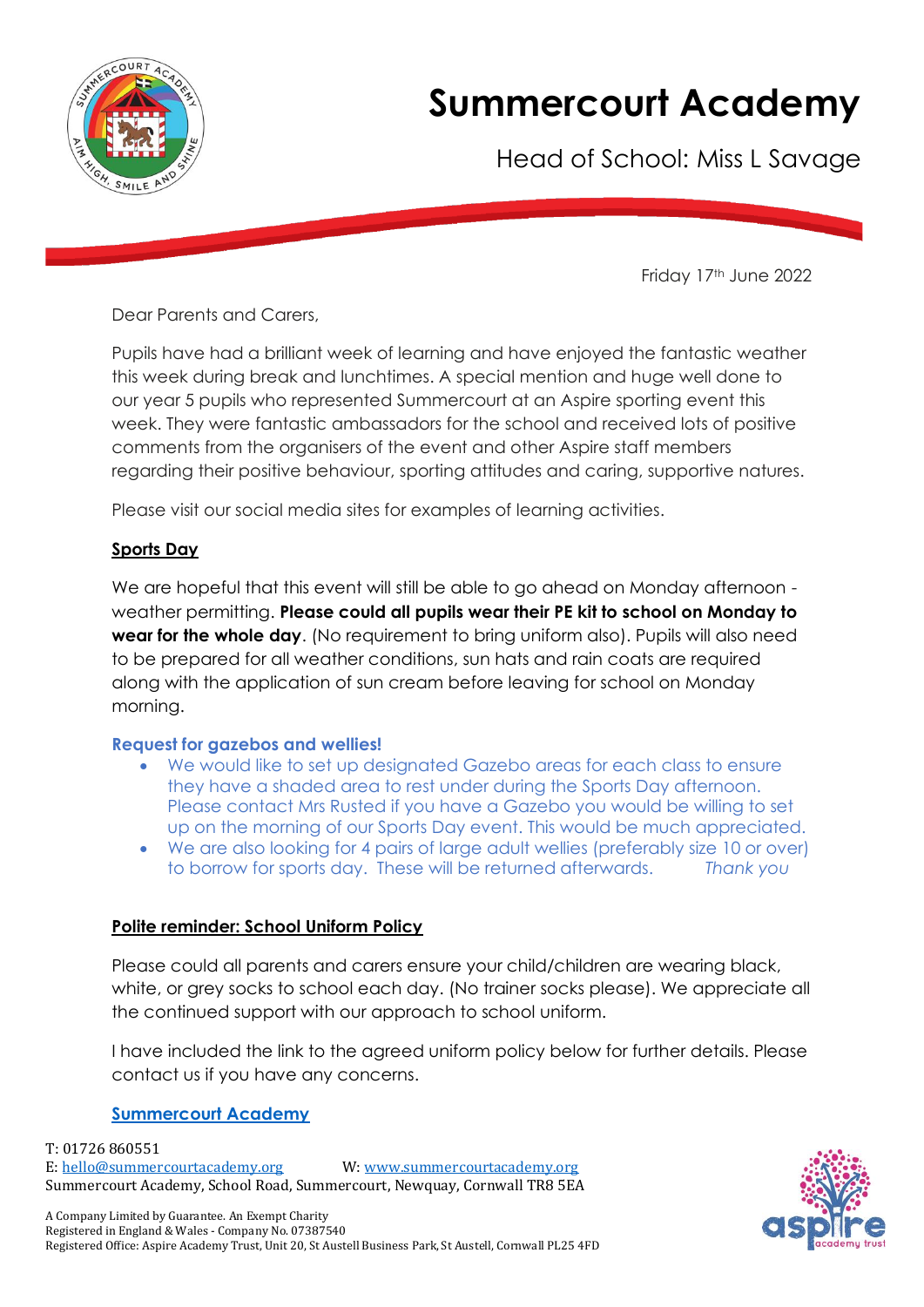

# **Summercourt Academy**

Head of School: Miss L Savage

#### **ParentPay Debts**

We will be sending out regular reminders about paying off ParentPay debts in the upcoming weeks, as we approach the end of term. Please ensure debts are paid off, preferably on a daily basis, but at the most by the end of each week.

#### **If you are yet to pay for trips/swimming etc that has already taken place, we would really appreciate this being paid as soon as possible.**

If you have any concerns regarding payments please get in touch.

#### **Clubs**

There will be no KS1 Tennis club on Monday after sports day.

KS2 Gardening club will be on as normal.

#### **The last week of clubs will be W/C 18th July.**

#### **Important Dates**

**15.6.22** - Forest School starts for Year 6 only. Please can children bring a change of clothes, wellies, and a coat into school. (Every Wednesday) **20.6.22** - Sports Day - parents invited to arrive for a 12pm start. Location: field opposite school office.

**21.6.22** – Backup date for Sports Day.

**24.6.22** - Class 1 Educational Visit - Woodland Valley Farm.

**27.6.22** - **30.6.22** - Class 4 Residential

**5.7.22** – Class 2 trip to Pendennis Castle (Letter sent home today)

**7.7.22** - Class 1 Outdoor Area Development with the Aspire Outdoor Learning Leader -*Unfortunately, we have been requested to reschedule this event. We will update you when a new date is arranged.* 

#### **18.7.22**- Last week of extra-curricular clubs